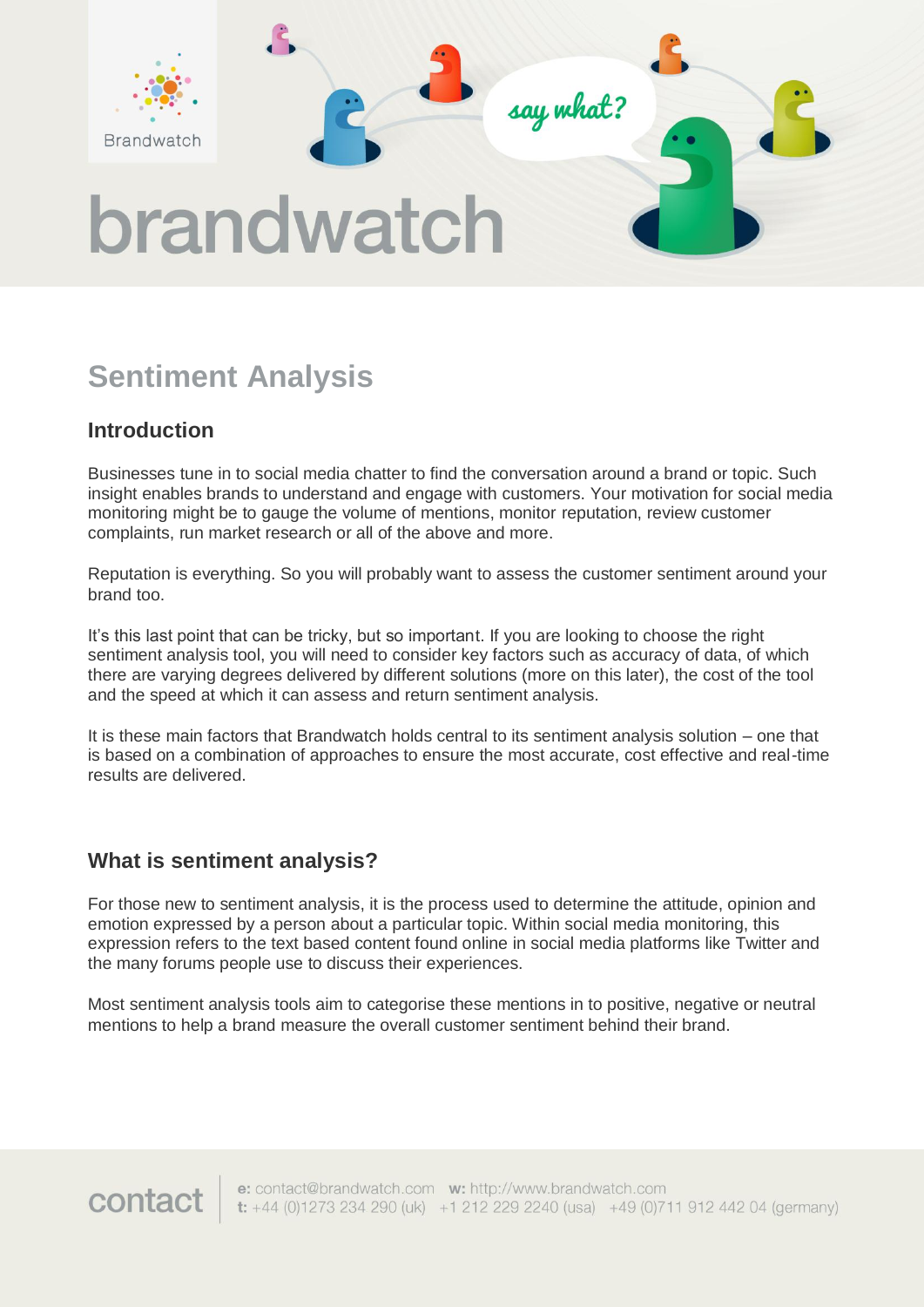#### **Brandwatch sentiment analysis**

The sentiment analysis team at Brandwatch is PhD qualified with a range of skills and expertise in linguistic analysis and language processing. This team of expert minds has developed a hybrid approach using a combination of manual and automated natural language processing (NLP) techniques. These work together to deliver the highest degree of accuracy possible when analysing text for sentiment. We call these processes 'knowledge based', 'machine learning' and 'rules based'.

The team has refined each of these processes to deliver the best overall results when combined.



This document provides a summary of the process Brandwatch has developed to confidently assess whether a piece of text (a mention) is positive, negative or neutral.

#### **Step 1 – Knowledge based analysis**

The first stage is to run each mention through our knowledge-based classifiers. These classifiers are made up of rules that are unique to Brandwatch and have been defined and set up by our sentiment analysis experts. Once defined, these rules are automatically able to identify common positive and negative statements used by people across the web.

The rules are set up to recognise not only the sentiment of a statement but also the object of what the negative and positive sentiment is about. So for example, the system understands how to break out the sentence

'LG is better than Samsung'

By looking at not only the words used in the sentence but also the order in which they're used, the system understands that 'LG' is being spoken about positively and 'Samsung' negatively.

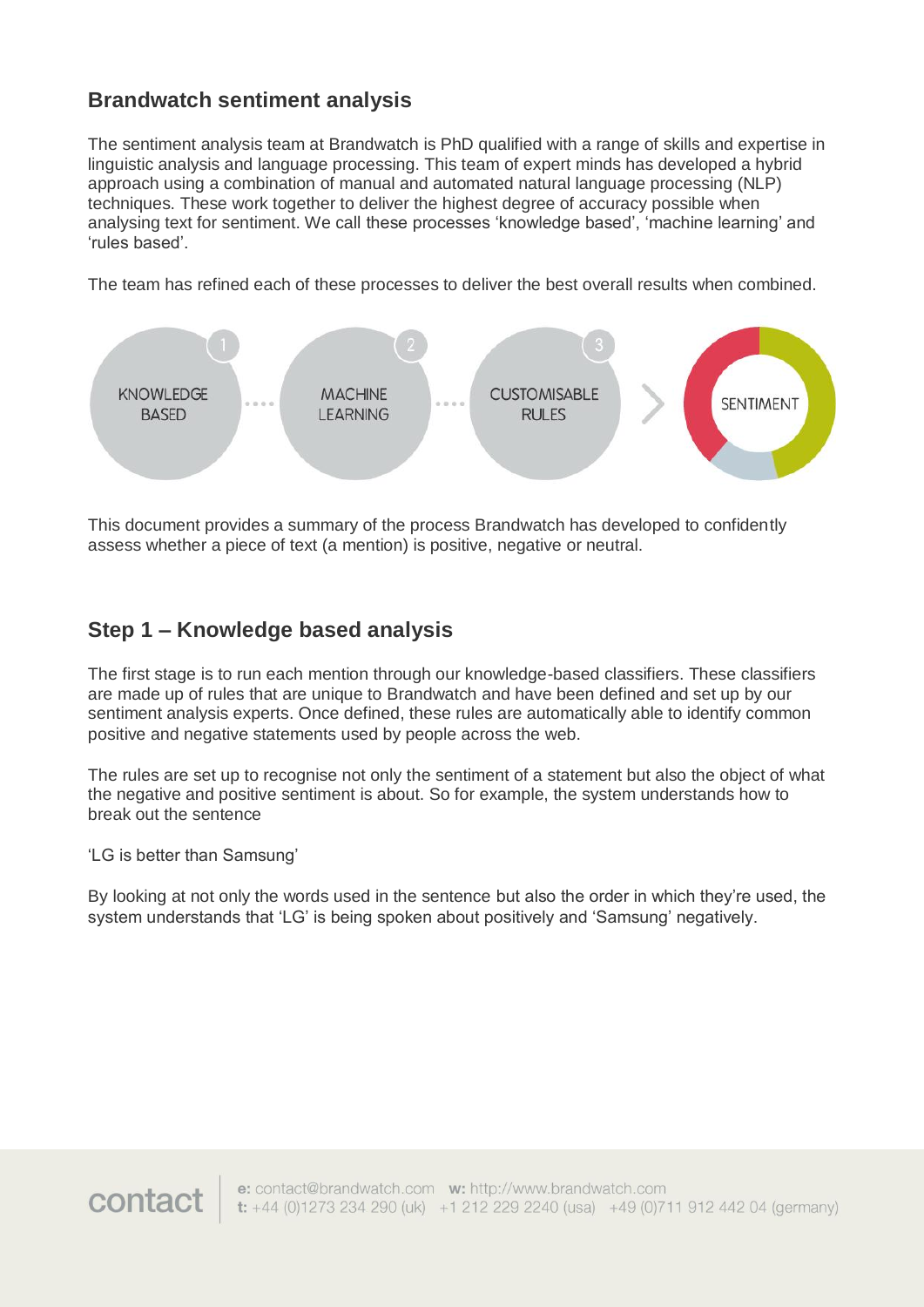#### **Step 2 – Machine learning analysis**

Step two deals with mentions that sit outside of the more common positive and negative statements already categorised as part of the 'knowledge based' analysis described in Step 1. Our machine-learning classifiers are 'taught' to identify the sentiment of conversations specific to a particular language and industry. Languages are very complex and individual words can take on different meanings depending on their context. For example if someone were to describe their new video game as "sick" we would understand this to be positive. However, if we were to describe a restaurant meal as "sick" we would understand this to be negative. Our classifiers are able to read a mention in relation to the typical characteristics of the conversations of customers in a specific industry.

The breakdown below explains the process Brandwatch has developed for this integral part of assessing and applying sentiment;



Many other sentiment analysis tool providers buy their machine-learning software in. At Brandwatch, we have built our own machine learning approach, methodology and software. This means we can update our software to keep it current, ensuring it reflects the continually changing way people speak online. So our sentiment analysis results are more accurate and faster than other providers.

In order to create bespoke classifiers, trained analysts manually classify large sample sets of mentions, relevant to a specific industry and language, as positive, negative or neutral. The mentions that are assigned the same sentiment by all analysts (on average 80%) informs each classifier. By analysing the structure and patterns of these mentions, the system learns how to identify the sentiment of specific industry conversations by language.

When a new query is set up in Brandwatch, a user is asked to assign a language and industry to the query. This allows Brandwatch to understand which bespoke classifier it should use to identify the sentiment of new conversations found within the system.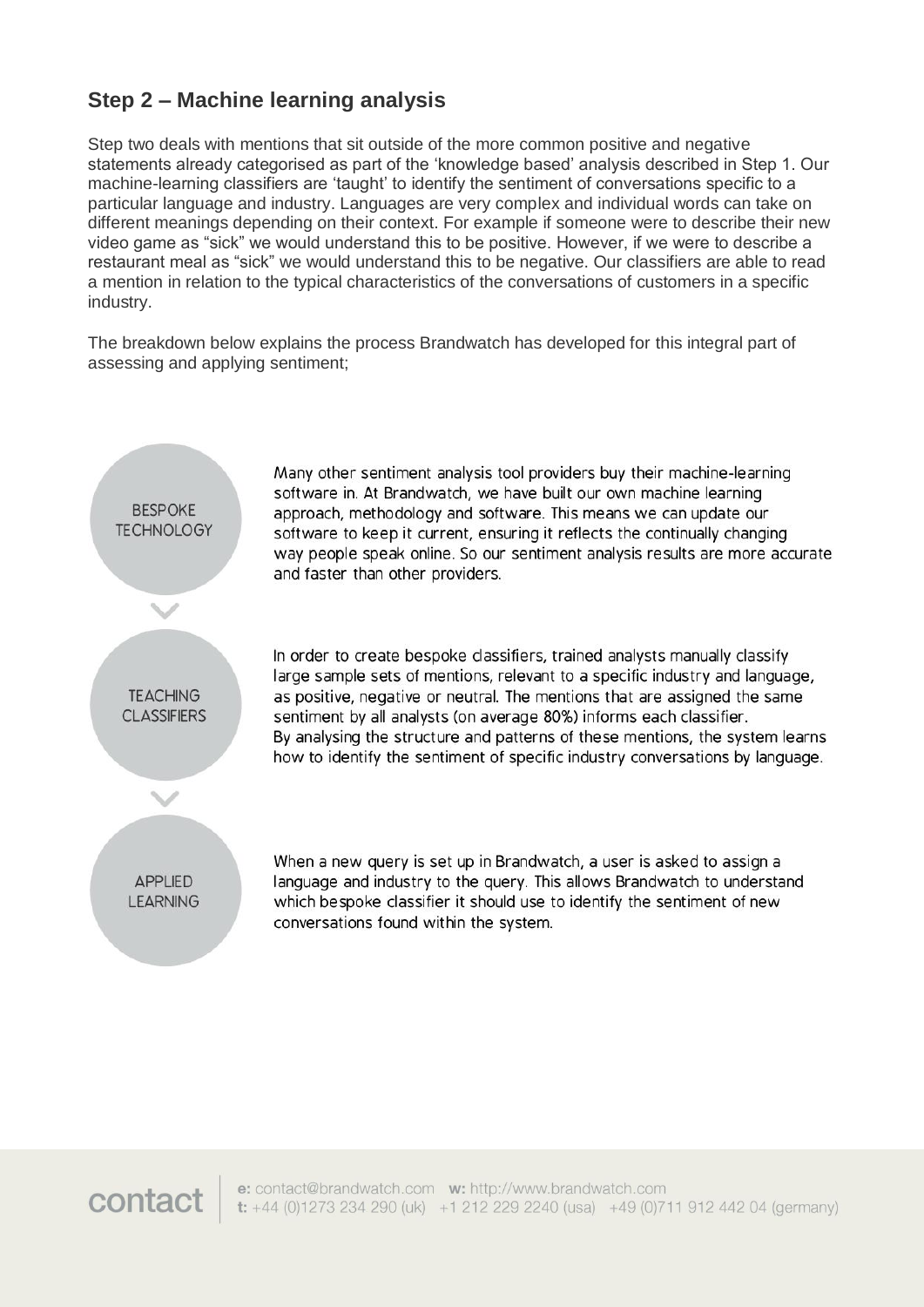### **Step 3 – Customisable Rules**

The final part of our hybrid approach allows you to categorise and define rules that can be manually applied to sets of mentions. This allows users to create their own customised rules to determine sentiment, which is useful when unusual or unexpected events occur not typical of a specific industry.

This is seen as a safety mechanism by many Brandwatch clients who use it for unexpected conversations and brand specific stories. For example, if a tarantula were to be found in a pair of high-street shoes, the system may not have seen mentions of "spider" and "stilettos" in the same mention and may therefore not understand that this is a bad thing. As far as the system is concerned, this may be a new fashion trend! In the Brandwatch tool, users are able to create a search for related conversations and using our "Rules" functionality, can change the sentiment of all matching and relevant conversation to 'Negative'. This can be done not only after the data has been collated, but also as Brandwatch pulls mentions through in real-time.

There are many sentiment analysis tools that don't allow you to manually reassign sentiment to your data. The ability to create and assign your own sentiment rules can be done easily within the Brandwatch tool. You don't need to be an expert at the NLP techniques described in step 1 and 2 above, although your account manager is always on hand if you need any help.

It is also worth noting that the ability to customise and apply rules to sentiment data is also a function available for other types of data in the Brandwatch tool.

#### **In summary**

It is important to remember the degree of subjectivity and context a person applies, even subconsciously, when interpreting information. To replicate this process and teach a machine to automatically apply accurate sentiment to text is extremely complex.

To illustrate this, our sentiment analysis team conducted an accuracy test to gauge the level of agreement that was achieved when humans physically categorised a set of mentions in to positive, negative or neutral. The rate at which our human analysts agreed on the sentiment of mentions within the positive and negative mentions varied between 30-80%. A higher degree of agreement was reached for neutral mentions, at around 80%, as these mentions are easier to agree on.

The point to remember is that accuracy of sentiment analysis may never exceed 80%, whether assessed by a group of people or by a machine. This doesn't mean results are de-valued as there is still great benefit in the level of insight sentiment analysis can provide, as well as revealing underlying trends.